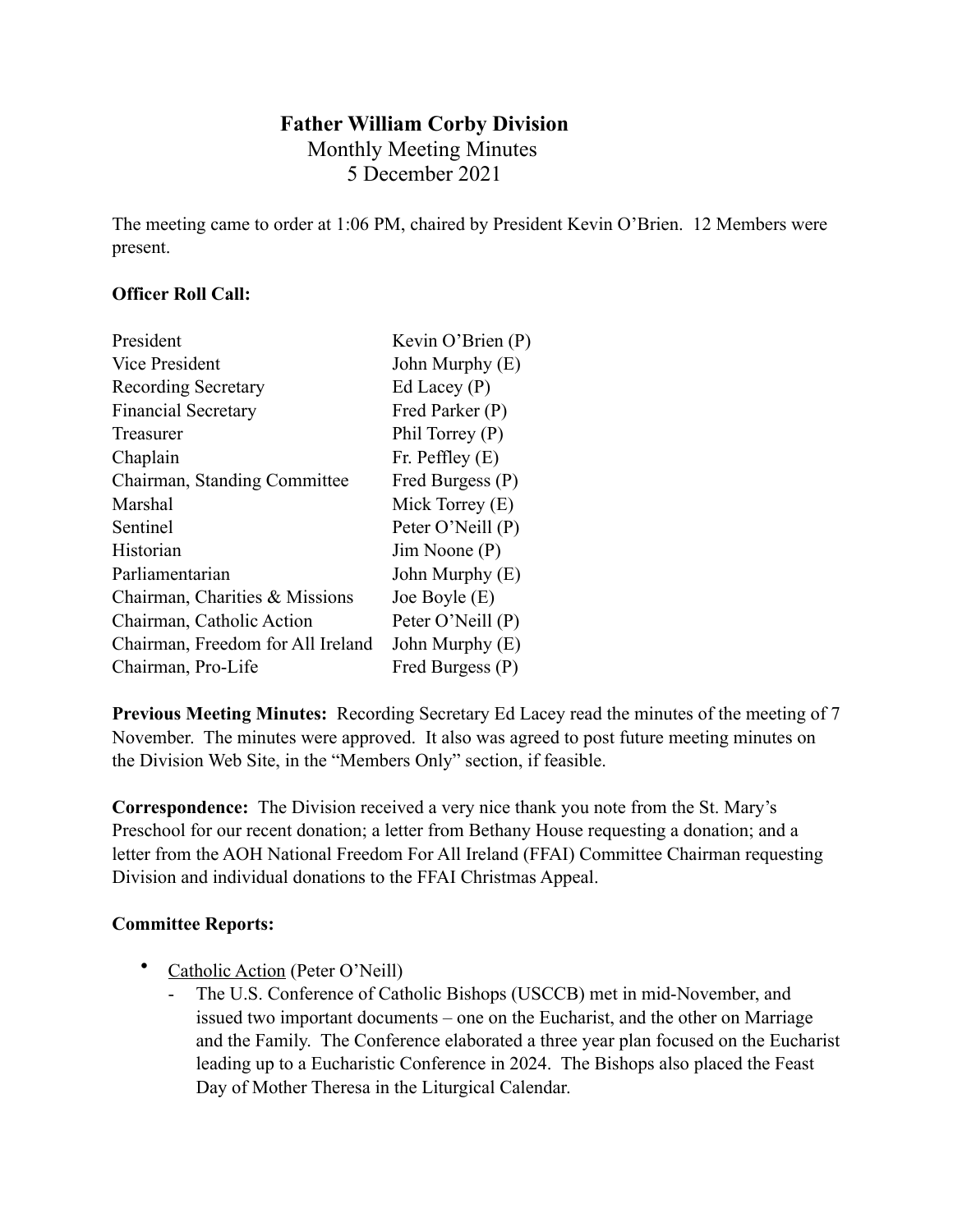- Advent preparations are encouraged, focusing on prayer, service, self-sacrifice, and Eucharistic Adoration, including 40 Hours Devotion.
- In light of recent public school board decisions nationwide with respect to morality, the value of Catholic School education is particularly notable.
- Peter highly recommended the book *The Wisdom of Fulton Sheen* to the membership.
- Pro-Life (Fred Burgess)
	- The U.S. Supreme Court is in the midst of considering the constitutionality of the Mississippi Gestational Age Act that would ban abortions after 15 weeks – this being the age of fetal viability as defined in the Act.
	- The Governor of Mississippi has declared this case to be a "watershed moment in American history."
	- Many pro-life supporters are hoping this case could overturn the *Roe* and *Casey*  rulings that over time have legalized abortions up to the moment of birth.
- Finance (Fred Parker)
	- The Finance Committee met in November and gave tentative approval to the 2022 budget prepared by Fred. The budget was developed on the basis of our prepandemic levels. To meet the charitable contributions included in the 2022 budget, the Division will need to raise a net of \$6,800.00.
	- With respect to the 2021 budget, eight members have agreed to make financial contributions for specific charitable donations on behalf of the Division. As a consequence of their generosity, only our donations to the St. Mary of Sorrows Church and the TEACH organization will have to be financed from Division funds.
	- The money raised by the Associates with their Fall Tea will be held in escrow for them to dispense as charitable donations on an ad hoc basis.

**Membership:** Our current membership is unchanged: 53 total – 44 regular Members, 5 Clergy, and 4 Active-duty Military.

**Treasurer's Report:** Phil Torrey reported that our current bank balance stands at \$14,607.17. Of this, \$2,370.00 is pre-committed to ticket holders and sponsors of our St. Patrick's Day Dinner Dance. Additionally, some \$2,100.00 in previously approved donations will be paid out this month.

## **Unfinished Business:**

- *Assistance to St. Mary's Parish:* President Kevin O'Brien reminded members that Fr. Barkett had asked if we could help out as Ushers, with Eucharistic Adoration, and with live-streaming Sunday Masses. He noted that he has received a few responses,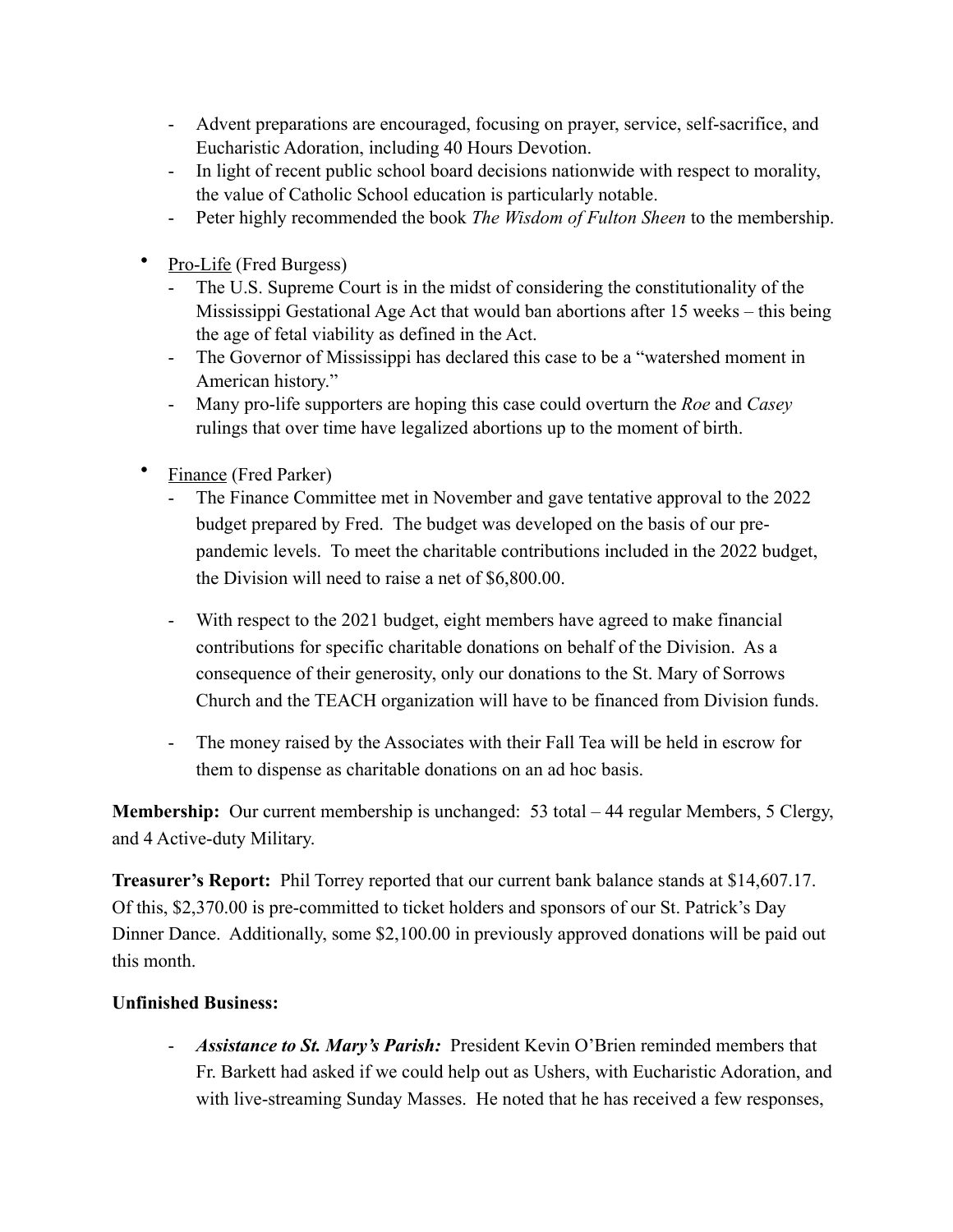but not many. He also emphasized that none of this was hard – training was available for the live streaming, and no one was being asked to cover all the Sunday Masses.

- *St. Patrick's Day Dinner Dance:* The event is scheduled for 12 March. Set up will be that morning. Phil Torrey has secured tentative agreement from Auld Shebeen to cater the event, provided that Division members serve the food. Much work needs to be done in preparation for the event including advertising, ticket sales, obtaining a liquor license, preparing items for the silent auction, and securing the services of a Disc Jockey. President O'Brien will convene a small planning meeting in the near term.
- *Alexandria St. Patrick's Day Parade:* Pat McGinty said that it has not yet been determined if there will be a parade in the coming year. But if there is, the Division will need to decide if it wishes to continue to march in the parade. Past years' attendance by members has been very minimal – in some years, insufficient to field a color guard.
- *Wreaths Across America:* The event on 18 December, is not being co-sponsored by the Division, although a number of members will be participating.
- *Other events in 2022:* The Division will be taking the lead on setting up the tent for the Easter Sunrise Service at St. Mary of Sorrows, and planting flags in the cemetery on Memorial Day. We also will be involved in the Ox Hill Battlefield commemoration ceremony on 2 September.

## **New Business:**

• St. Patrick's Day Dinner Dance: As noted above.

## **Historian's Report:**

Jim Noone spoke about the ending of the Irish War for Independence and the founding of the Irish Free State. The Anglo-Irish Treaty ending the war was signed on 6 December 1921 – 100 years ago tomorrow. One of the principal negotiators on the Irish side was Michael Collins. The Treaty was highly controversial in Ireland, and at the signing Collins is reported to have prophetically stated "I have just signed my own death warrant." Opponents of the Treaty objected in particular to the partition of Ireland (which was supposed to be temporary) and to the requirement for Irish officials to take an oath of allegiance to the British Crown. The Treaty was narrowly approved by a vote of 4 to 3 in the Irish Cabinet, and 64 to 57 in the Parliament. The resulting disharmony led to the Civil War which began in June 1922 and ended in May 1923 with the defeat of the Treaty opponents – and along the way, on 22 August 1922, with the death of